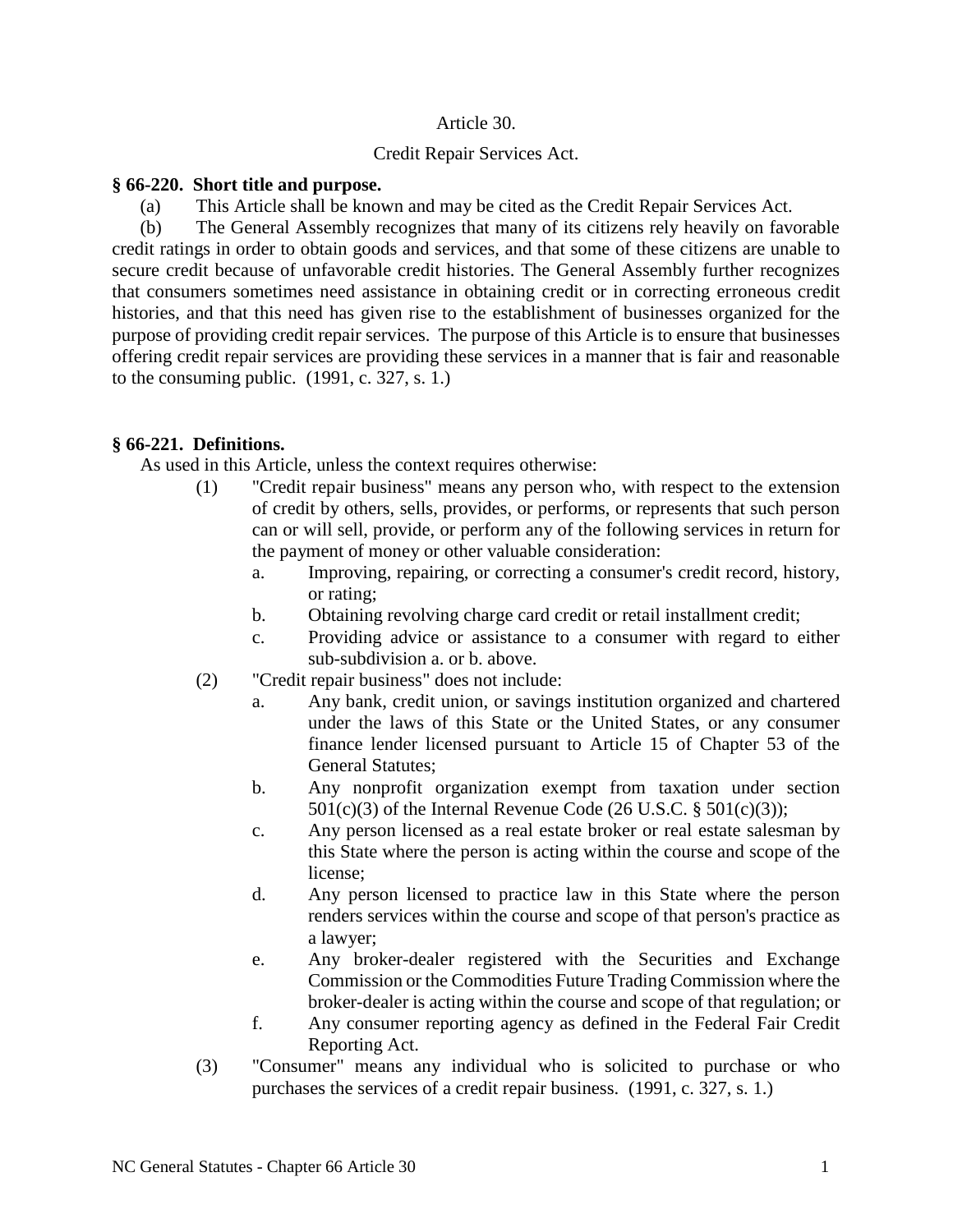#### **§ 66-222. Bond or trust account required.**

Every credit repair business shall obtain a surety bond issued by a surety company authorized to do business in this State, or shall establish a trust account with a licensed and insured bank or savings institution located in the State of North Carolina. The amount of the bond or trust account shall be ten thousand dollars (\$10,000). The bond or trust account shall be in favor of the State of North Carolina. Any person damaged by the credit repair business' breach of contract or of any obligation arising therefrom, or by any violation of this Article, may bring an action against the bond or trust account to recover damages suffered. The aggregate liability of the surety or trustee shall be only for actual damages and in no event shall exceed the amount of the bond or trust account. (1991, c. 327, s. 1.)

## **§ 66-223. Prohibited acts.**

A credit repair business and its salespersons, agents, and representatives, and independent contractors who sell or attempt to sell the services of a credit repair business, shall not do any of the following:

- (1) Charge or receive any money or other valuable consideration prior to full and complete performance of the services that the credit repair business has agreed to perform for or on behalf of the consumer;
- (2) Charge or receive any money or other valuable consideration solely for referral of the consumer to a retail seller or to any other credit grantor who will or may extend credit to the consumer, if the credit that is or will be extended to the consumer is upon substantially the same terms as those available to the general public;
- (3) Represent that it can directly or indirectly arrange for the removal of derogatory credit information from the consumer's credit report or otherwise improve the consumer's credit report or credit standing, provided, this shall not prevent truthful, unexaggerated statements about the consumer's rights under existing law regarding his credit history or regarding access to his credit file;
- (4) Make, or counsel or advise any consumer to make, any statement that is untrue or misleading and which is known or which by the exercise of reasonable care should be known, to be untrue or misleading, to a consumer reporting agency or to any person who has extended credit to a consumer or to whom a consumer is applying for an extension of credit, with respect to a consumer's creditworthiness, credit standing, or credit capacity; or
- (5) Make or use any untrue or misleading representations in the offer or sale of the services of a credit repair business or engage, directly or indirectly, in any act, practice, or course of business which operates or would operate as a fraud or deception upon any person in connection with the offer or sale of the services of a credit repair business. (1991, c. 327, s. 1.)

## **§ 66-224. Contractual requirements.**

(a) Effective October 1, 1991, every contract between a consumer and a credit repair business for the purchase of the services of the credit repair business shall be in writing, dated, signed by the consumer, and shall include the following: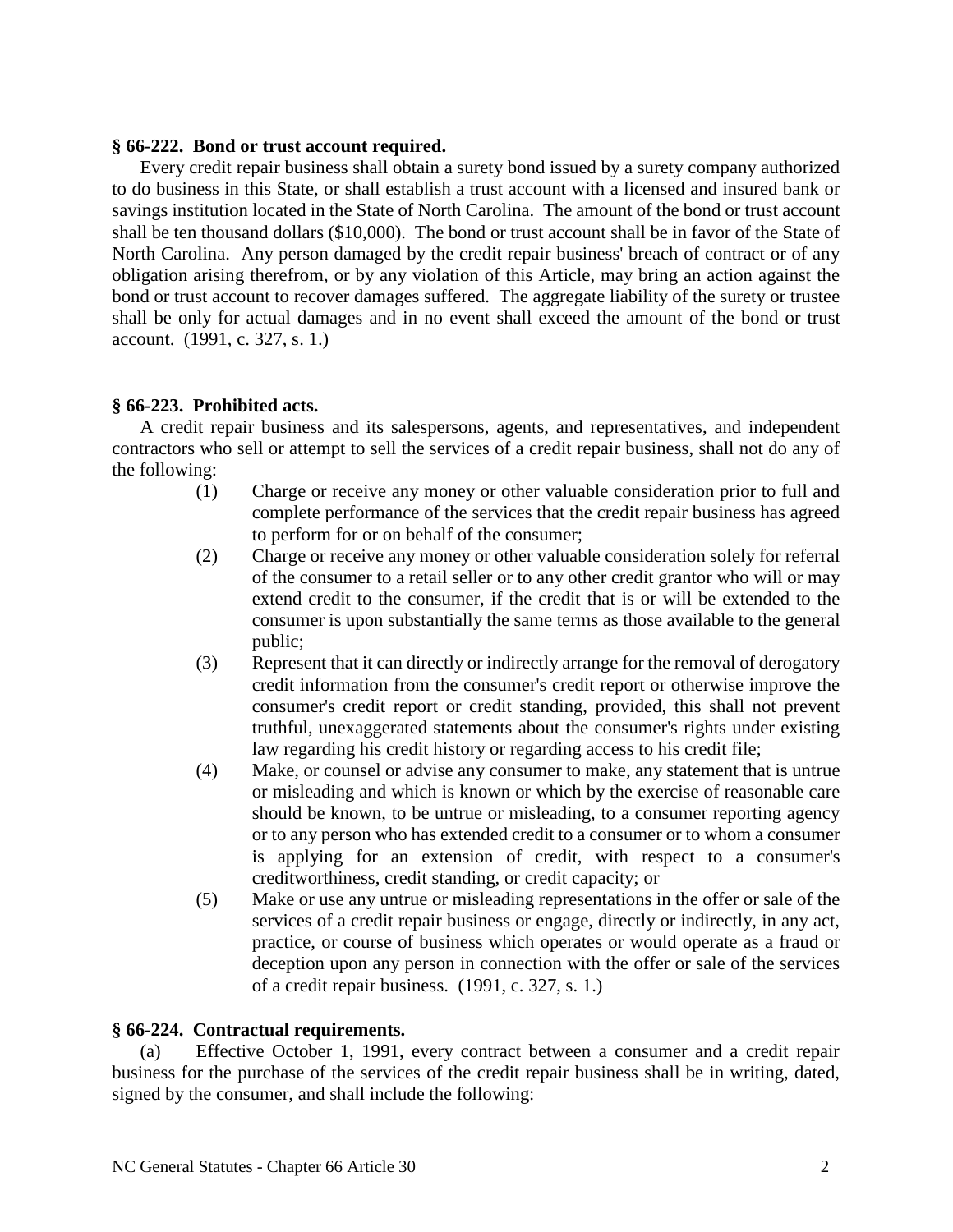(1) A conspicuous statement in size equal to at least 10-point boldface type, in immediate proximity to the space reserved for the signature of the consumer, as follows:

"YOU, THE BUYER, MAY CANCEL THIS CONTRACT AT ANY TIME PRIOR TO MIDNIGHT OF THE THIRD BUSINESS DAY AFTER THE DATE OF THE TRANSACTION. SEE THE ATTACHED NOTICE OF CANCELLATION FORM FOR AN EXPLANATION OF THIS RIGHT."

- (2) The terms and conditions of payment, including the total of all payments to be made by the consumer, whether to the credit repair business or to some other person;
- (3) A complete and detailed description of the services to be performed and the results to be achieved by the credit repair business for or on behalf of the consumer, including all guarantees and all promises of full or partial refunds and a list of the adverse information appearing on the consumer's credit report that the credit repair business expects to have modified;
- (4) The principal business address of the credit repair business and the name and address of its agent in this State authorized to receive service of process; and
- (5) One of the following statements, as appropriate, in substantially the following form:
	- a. "As required by North Carolina law, this credit repair business has secured a bond by \_\_\_\_\_\_\_\_\_\_\_\_\_\_\_\_\_\_\_\_\_\_\_\_\_\_\_\_\_(name and address of surety company), a surety authorized to do business in this State. Before signing a contract with this business, you should check with the surety company to determine the bond's current status.", or
	- b. "As required by North Carolina law, this credit repair business has established an escrow account (number) with \_\_\_\_\_\_\_\_\_\_\_\_\_\_\_\_\_\_\_\_\_\_\_\_\_\_\_\_\_\_\_(name and address of bank or savings institution). Before signing a contract with this business, you should check with the bank or savings institution to determine the current status of the account."

(b) The contract shall be accompanied by a completed form in duplicate, captioned "NOTICE OF CANCELLATION", which shall be attached to the contract and easily detachable, and which shall contain in at least 10-point boldface type the following statement:

# "NOTICE OF CANCELLATION

## YOU MAY CANCEL THIS CONTRACT, WITHOUT ANY PENALTY OR OBLIGATION, AT ANY TIME PRIOR TO MIDNIGHT OF THE THIRD BUSINESS DAY AFTER THE DATE THE CONTRACT IS SIGNED.

IF YOU CANCEL, ANY PAYMENT MADE BY YOU UNDER THIS CONTRACT WILL BE RETURNED WITHIN 10 DAYS FOLLOWING RECEIPT BY THE SELLER OF YOUR CANCELLATION NOTICE.

TO CANCEL THIS CONTRACT, MAIL OR DELIVER A SIGNED AND DATED COPY OF THIS CANCELLATION NOTICE, OR ANY OTHER WRITTEN NOTICE, TO

(Name of Seller)